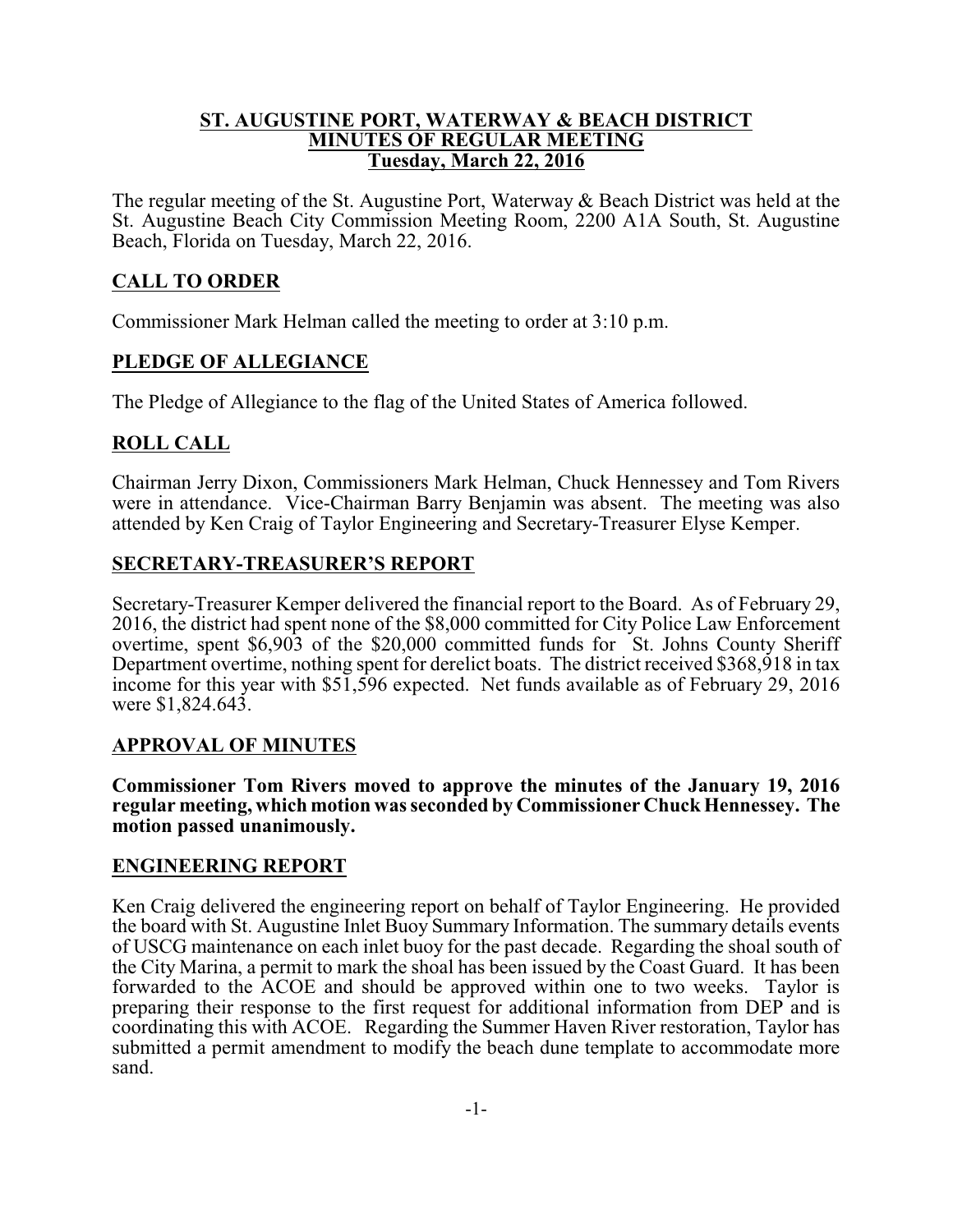Mr. Craig then presented a resolution for consideration by the board authorizing an application to FIND for a grant of 17.2% of the entire estimated cost of \$2.9 million for the Summer Haven River Restoration Project. The application was prepared with the assistance of FIND Commissioner Carl Blow.

**A motion by Commissioner Helman to approve the resolution and the application for the \$50,000 FIND grant was seconded by Commissioner Hennessey and was unanimously approved.**

### **OLD BUSINESS**:

### **A) Map Update - Chairman Jerry Dixon**

Chairman Dixon said the map revisions are not complete, but that he would have that information available by the next meeting.

### **B) Three Inter-local Agreements, FIND Applications - Jim Piggott**

Jim Piggott, City of St. Augustine, discussed three proposed Inter-local Agreements, which form the basis for this year's request for grants from the Florida Inland Navigation District.

The first is for \$50,000 matching funds from the Port from the \$150,000 FIND grant for dredging Salt Run. The project will be started in December, 2016. Chairman Dixon said he has discussed this project with Mr. Blow and that it is part of the continuing maintenance dredging of Salt Run.

#### **A motion by Commissioner Helman to approve the Inter-local Agreement for \$50,000 of matching funds from the Port for the Salt Run project was seconded by Chairman Dixon and passed unanimously.**

The second Inter-local Agreement is for \$10,000 in matching funds fromthe Port for a FIND grant to install four marker pylons in the shoal south of the City Marina. He has been working with Taylor Engineering on this project.

#### **A motion by Commissioner Helman to approve the Inter-local Agreement for \$10,000 of matching funds from the Port for the installation of pylons on the shoal south of the City Marina was seconded by Commissioner Hennessey, and passed unanimously.**

The third Inter-local Agreement is for \$200,000 of matching funds from the Port for the \$400,000 sea wall project. The project will extend the sea wall from the National Guard Headquarters to the Santa Maria restaurant. The sea wall will be raised two feet to prevent flooding on Marine Street. The putting golf course will be raised 18 inches, and more pedestrian access will be created. Chairman Dixon said this project will increase the value of the land and make it more attractive and useful to pedestrians and tourists.

**A motion by Commissioner Rivers to approve the Inter-local Agreement for up to \$200,000 of matching funds for the sea wall restoration and extension project was seconded by Commissioner Hennessey and was passed unanimously.**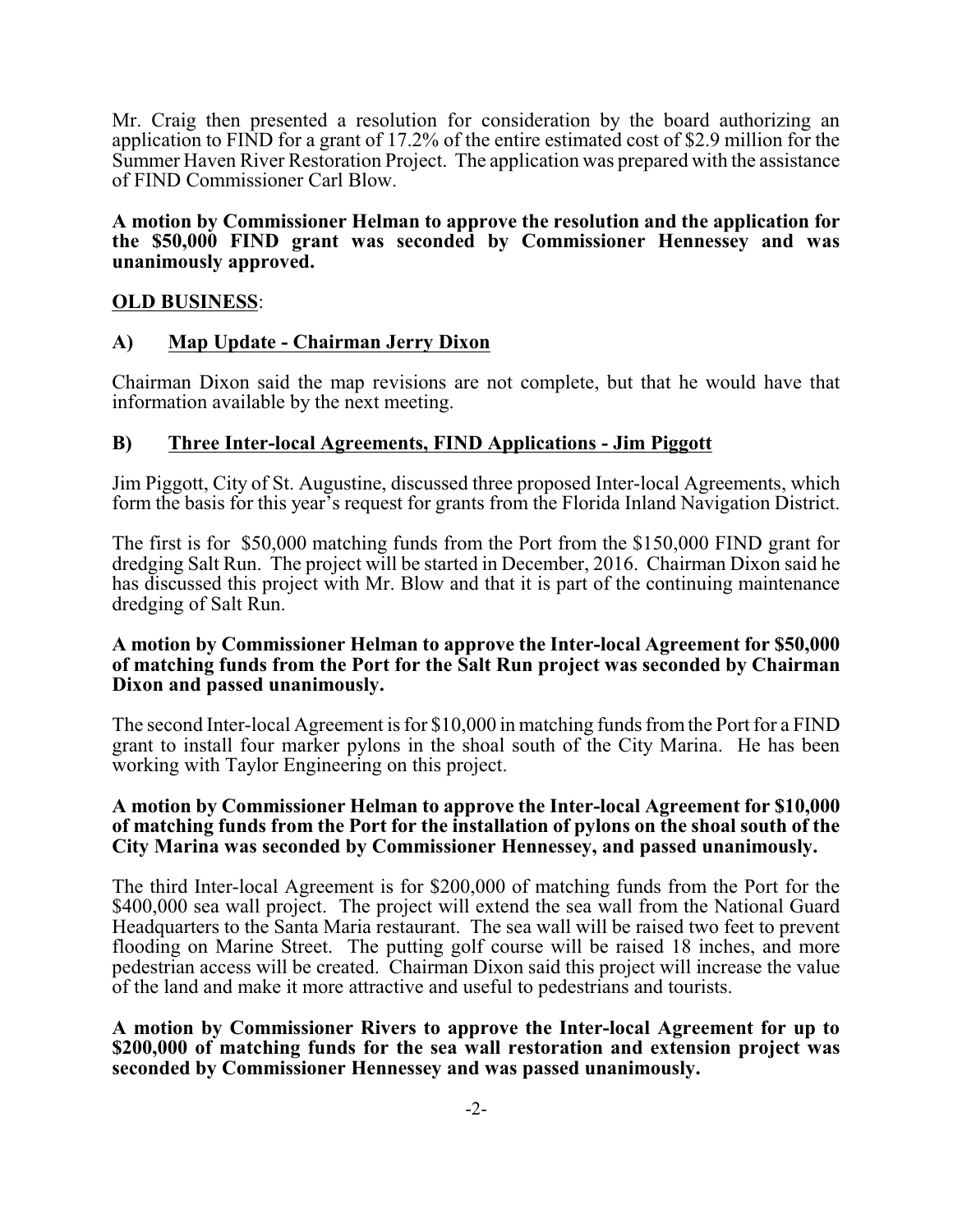# **C) Summer Haven River Restoration - Linda Ginn**

Linda Ginn, of the Friends of Summerhaven River, thanked the board for their financial and moral support throughout the endeavor to obtain funding for the restoration project. Several members of the FOSHR attended the meeting and extended their thanks and appreciation to the board. Ms. Ginn also thanked the local individuals and groups who contributed time and funds to the project including St. Johns County Parks and Recreation, Marineland, Marine Sea Turtle project, Avid Angler, Merwin Films, Devils Elbow Resort and several others. She read a letter from Trey Zahra, son of Ellis Zahra, which talked about the attributes of the Summer Haven area prior to 2008. Ms. Ginn thanked Taylor Engineering for moving the application through the appropriate channels. She also recognized Henry Dean who was formerly with the water management district and Jose Nunez, both of who recognized the deterioration of water quality caused by the river closure.

Ken Craig said that the \$2.9 million funding awarded by the Florida Legislature this year should cover most of the project. Ellis Zahra and the board discussed how contractors would be paid once the funding is in place. Chairman Dixon suggested the funds be wired to the Port accounts and then wired to Taylor for payment in draws similar to any construction project.

# **NEW BUSINESS**

# **A) Resolution for 2016 election year - Secretary Kemper.**

Secretary Kemper read Resolution 16-01 listing the 2016 election year information for the Supervisor of Elections. Commissioners Hennesseyand Rivers advised the Secretaryof their address changes and corrections.

**A motion by Chairman Dixon to approve Resolution 16-01, with corrections, for submission to the Supervisor of Elections was seconded by Commissioner Hennessey and passed unanimously.**

### **B) DEP Agreement - Commissioners**

The commissioners were previously provided with the DEP Agreement for financial assistance for the Summer Haven River Restoration Project, and all had reviewed same.

#### **A motion by Commissioner Rivers to accept the DEP Agreement for financial assistance for Summer Haven River Restoration Project was seconded by Commissioner Helman and passed unanimously.**

### **PUBLIC COMMENT:**

Steve Fricke, St. Augustine Police Department, announced that on March 31, 2016, he will retire. Commander Barry Fox will take over his duties. He said that 110 derelict vessels have been removed from local waterways during his tenure. A 32-foot cabin cruiser called Cracker Jack near Crane Park will be removed and destroyed about April 1. He commended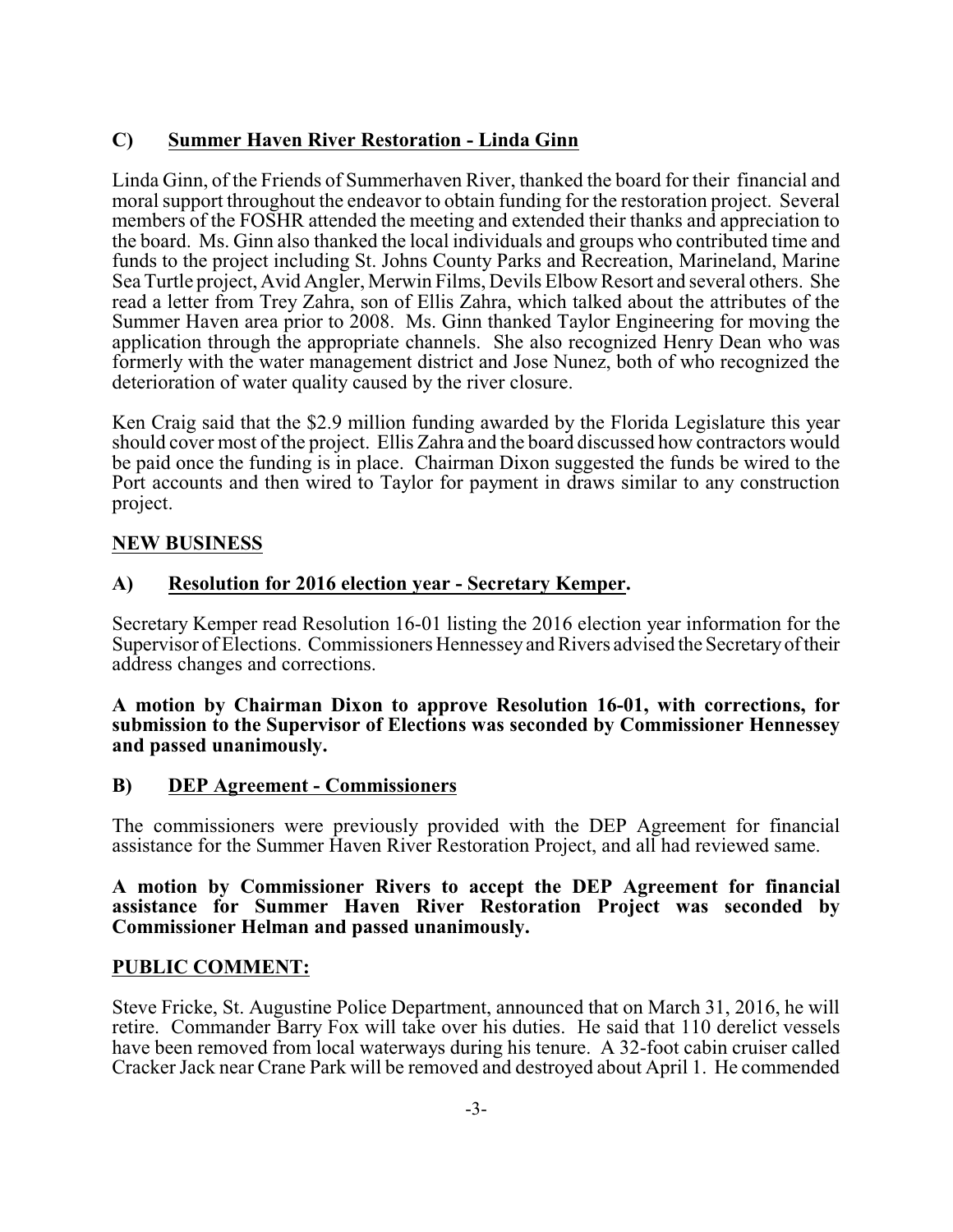the board for supporting the derelict boat program which is one of the most successful program in Florida.

FIND Commissioner Carl Blow said a new round of dredging of the ICW near Matanzas Inlet should start in September. About 400,000 cubic yards of sand will be placed on the beach south of Summer Haven. This should not interfere with the restoration project and they are co-ordinating the dredging with Taylor Engineering. He also said the Salt Run pipeline from the St. Augustine Inlet/flood shoal portion of the project will move sand to just north of the usual location on the beach at Anastasia State Park. DEP has agreed to the new location.

Mr. Blow discussed that the National Science Foundation and NERR are considering designating our area as a research area. FIND has requested more information before approving this designation, and may ask the Port for a letter of support.

Regarding FIND grants, the county is going to request a grant to dredge and repair the Butler Boat Ramp. The project will cost about \$120,000 and the grant should cover \$60,000 of that. The city is contracting to replace some of the concrete at the Lighthouse Boat Ramp. Lt. Steve Zukowski, Florida Fish and Wildlife Conservation Commission (FWC), said the derelict vessel at Crane Park should be removed before the next port meeting. He said FWC will be holding a derelict vessel training session at St. Augustine Beach to train new officers. He said the Blessing of the Fleet last Sunday was successful with the exception of a slight delay in the procession, which caused boat traffic to halt.

He said there are still several missing marker buoys near local bridges. A contractor has been hired to replace the missing buoys. FWC now has new signage for the no wake zones which will be installed soon.

He discussed the advent of motorized surfboards and paddle boards. They will be treated as vessels byFWC, and will need to have proper registration numbers and safety equipment like other vessels.

In response to a question by Commissioner Hennessey about dune preservation once the Summer Haven River Restoration has been completed, Lt. Zukowski said there will be little, if any, pedestrian traffic and no vehicle traffic on the new dunes. FWC will have natural resource officers cite violators in order to deter traffic and preserve dune integrity.

### **COMMENTS BY COMMISSIONERS:**

All commissioners expressed their satisfaction with the legislature's approval of funding for the Summer Haven River Restoration Project.

### **NEXT MEETING**

Chairman Dixon announced the next regular meeting will be held at 3:00 p.m. on April 19, 2016 in the same location.